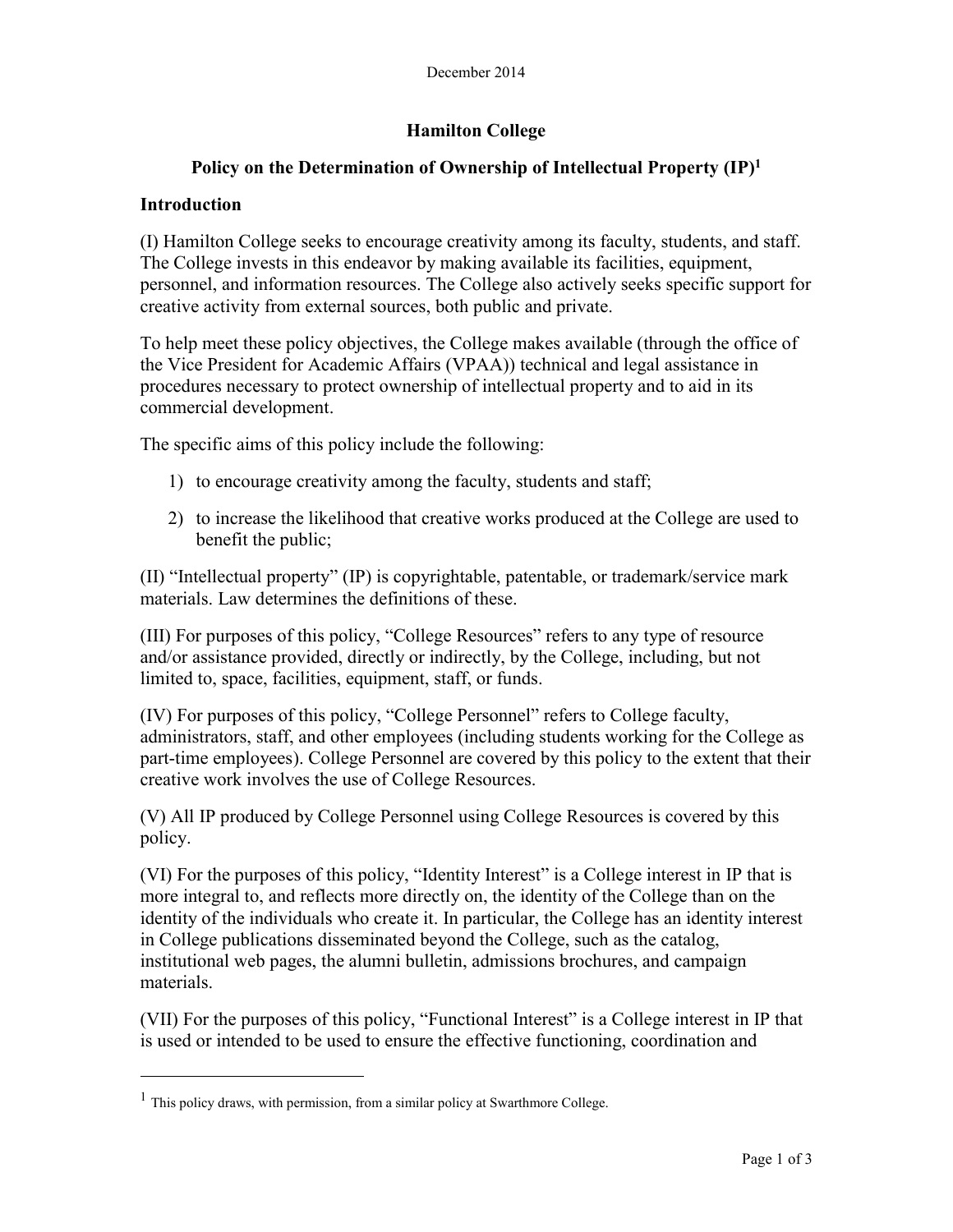management of ongoing operations. For example, it has a functional interest in administrative and personnel procedures, including software used for College operations, and internal handbooks and reports.

(VIII) Determination of Rights to Intellectual Property: Except as set forth below, ownership of any IP shall default to the creators.

Ownership will **not** default to the creators when:

- The College has an identity or functional interest in the IP. In this case, the default is College ownership.
- The College directed, or assigned the creators to a project that resulted in the development of the IP. In this case, the default is College ownership.
- The College and the creators of the work have entered into a written agreement regarding the work. Ownership will then be determined by the terms of the agreement.
- Development of the IP was funded as part of an externally sponsored research program under an agreement that allocates rights to the College.
- The IP was developed with extraordinary or substantially more use of College Resources than would normally be provided for the creators' employment duties. This might occur as disproportionate use of staff time, networks, equipment, direct funding, or other College Resources. In these cases the College and the individual should enter into a written agreement regarding ownership of the work at an early stage of its development, generally before the use of extra College Resources begins. Ownership will then be determined by the terms of the agreement. In the absence of an agreement, ownership defaults to the creator.

In cases where IP is owned by the College, the IP is also covered by The Hamilton College Policy on College-owned Intellectual Property.

## **Special Agreements**

(IX) The College recognizes that even when IP is clearly the property of individuals, those individuals may wish to transfer rights to the College in exchange for help in developing, disseminating, and protecting their creations. The College will readily consider such requests. Such requests are especially recommended when the IP is created by a group.

(X) Conversely, in some cases government legislation, regulations and case law dictate that IP ownership resides with the College, but the College stands willing to transfer such rights or parts of such rights back to individuals or their designees, to the extent allowed by law, if to do so is consistent with the policies herein explained.